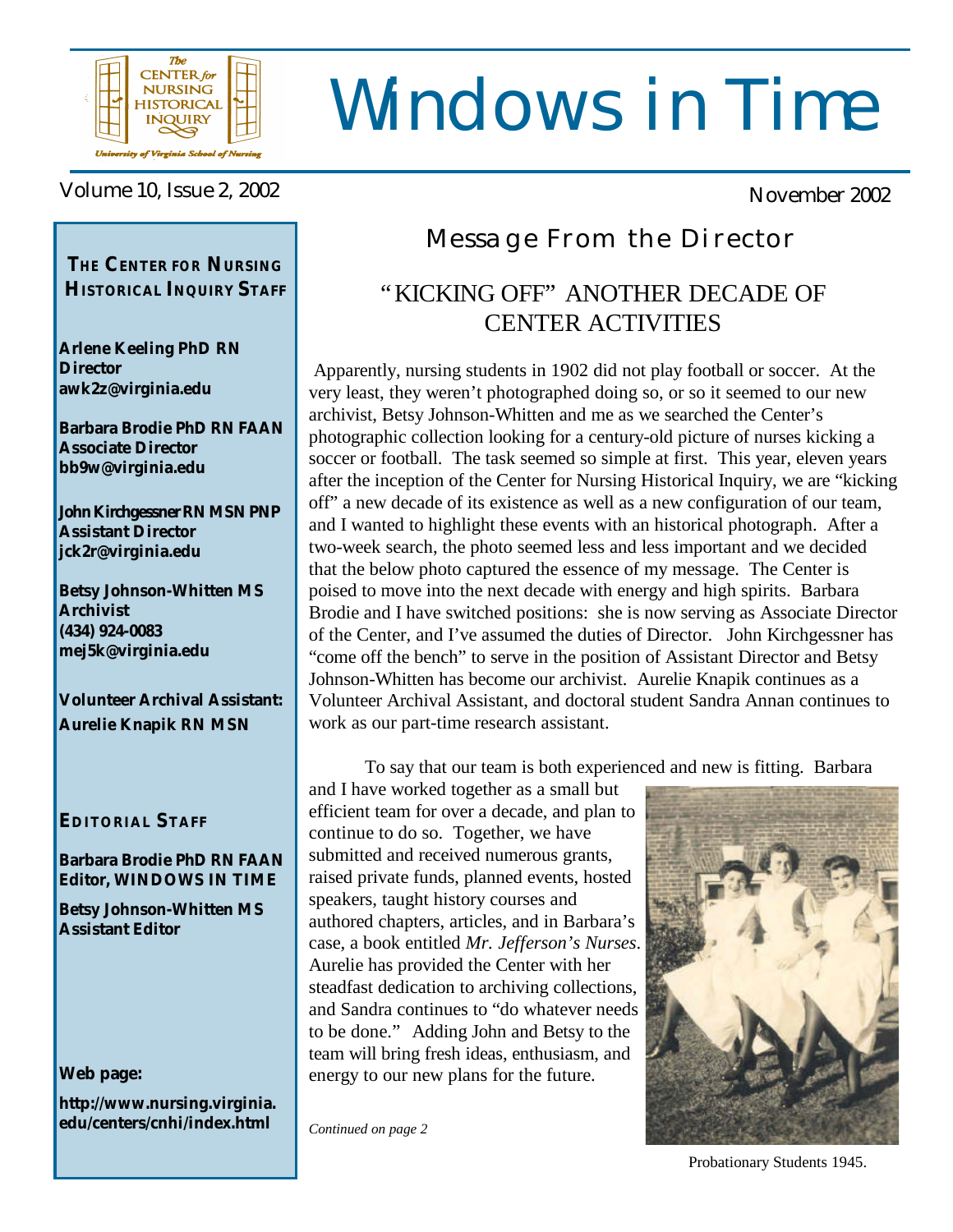# COOCOOCOO The CENTER for **NURSING HISTORICAL INQUIRY**

**The Center for Nursing Historical Inquiry (CNHI), established at the University of Virginia in 1991 to support historical scholarship in nursing, is dedicated to the preservation and study of nursing history in the U nited States. The history of nursing in the South is especially emphasized as a focus of inquiry. The goals of the Center include the collection of** materials, the promo**tion of scholarship, and the dissemination of historical research findings.**

### Windows in Time **Volume 10, Issue 2, 2002** Page 2

### *Continued from page 1*

John, a Pediatric Nurse Practitioner and an Assistant Professor, is also a doctoral student. He is engaged in a history dissertation on the complexities of the 1950s to 1965 nursing shortage. Betsy, with her Masters degree in Museum Studies from Kansas State University and recent experiences as the Curator of Collections for the City of Lynchburg and Consultant for the Legacy Museum of African American History, will use her expertise in helping the Center create new projects. The new team is strong, dedicated to increased productivity and historical scholarship, and eager to begin both a new year and a new decade. We look forward to a "winning season!"



# Jeanette Chamberlain-SERPN Collection

On September 18, 2002 members of the Society for the Education and Research in Psychiatric Mental Health Nursing (SERPN) formally donated their organization's papers to the University of Virginia Claude Moore Health Sciences Library. Joan Echtenkamp Klein, Assistant Director for the Health Sciences Historical Collections, accepted the SERPN papers, and Arlene Keeling, Director of the Center for Nursing Historical Inquiry, noted that the collection provides important evidence of the challenges faced and the direction taken by mental health nursing during the last quarter of the 20th century.

*SERPN Continued on page 3, Chamberlain photo page 9*



*SERPN Past Presidents from left: Jeanne Clement, EdD, RN, FAAN; Jeanne Fox, PhD, RN, FAAN; Lorna Barrell, PhD, RN; Jeanette Chamberlain, EdD, RN, FAAN*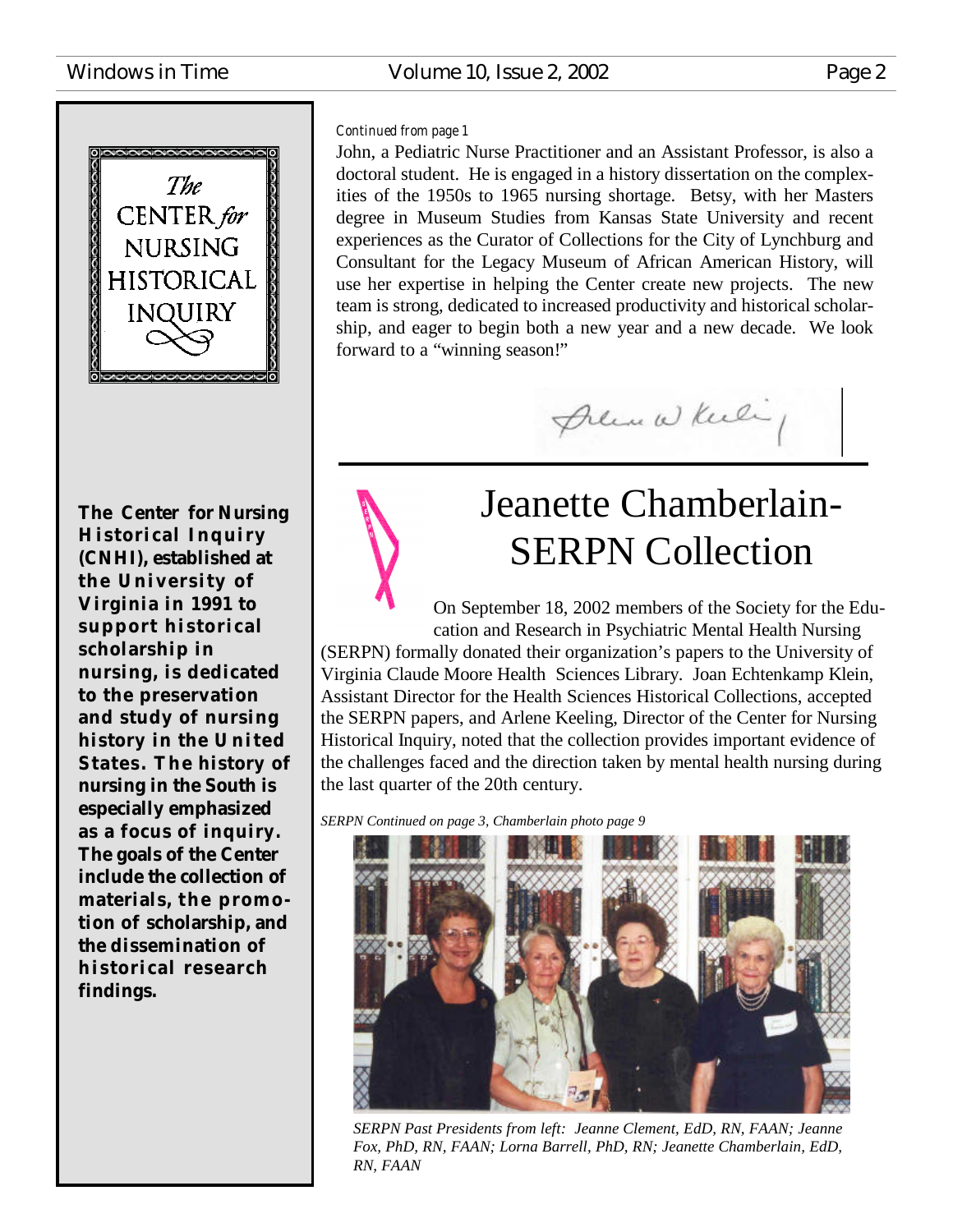### Windows in Time November 2002



### **THE CENTER'S**

**CALENDAR OF EVENTS**

 **SPRING 2003 HISTORY FORUMS**

McLeod Hall Room 5044 12:00 - 1:00 PM

*All are welcome!*

### **FEBRUARY 19, 2003**

### *"Bouncing Markets and Mission: Nursing Sisters in the U.S. 1865-1930"*

Barbara Mann Wall, PhD, RN Assistant Professor Purdue University *Recipient of 2002 CNHI Research Fellowship* *SERPN continued from page 2*

SERPN, created in 1986 by national leaders in psychiatric mental health nursing, adopted the mission *"to support the generation and transmission of knowledge specific to the promotion of mental health and the nursing care of those persons who have mental illness."* For more then a decade the society helped guide the advancement of research and scholarship in the field, and planned future directions for psychiatric mental health nursing practice. In 1998, SERPN became a division of the International Society of Psychiatric Mental Health Nursing. In recognition of the crucial role that Jeanette Chamberlain, EdD, RN, FAAN, former Chief of the Psychiatric Educational Training Branch of the National Institute of Mental Health played in shaping the discipline. The papers have been named the *Jeanette Chamberlain-SERPN Collection.* Chamberlain, an original member of the group, was highly supportive of SERPN's activities. Chamberlain's personal papers detailing SERPN activities and accomplishments are part of the collection.

Several former SERPN presidents and members were joined by nursing colleagues to witness the event held in the Rare Book Room of the medical archives. The *Chamberlain-SERPN Collection* becomes part of the CNHI's rich collection of organizational papers that document the development of advanced clinical nursing practice that began in the 1960s.

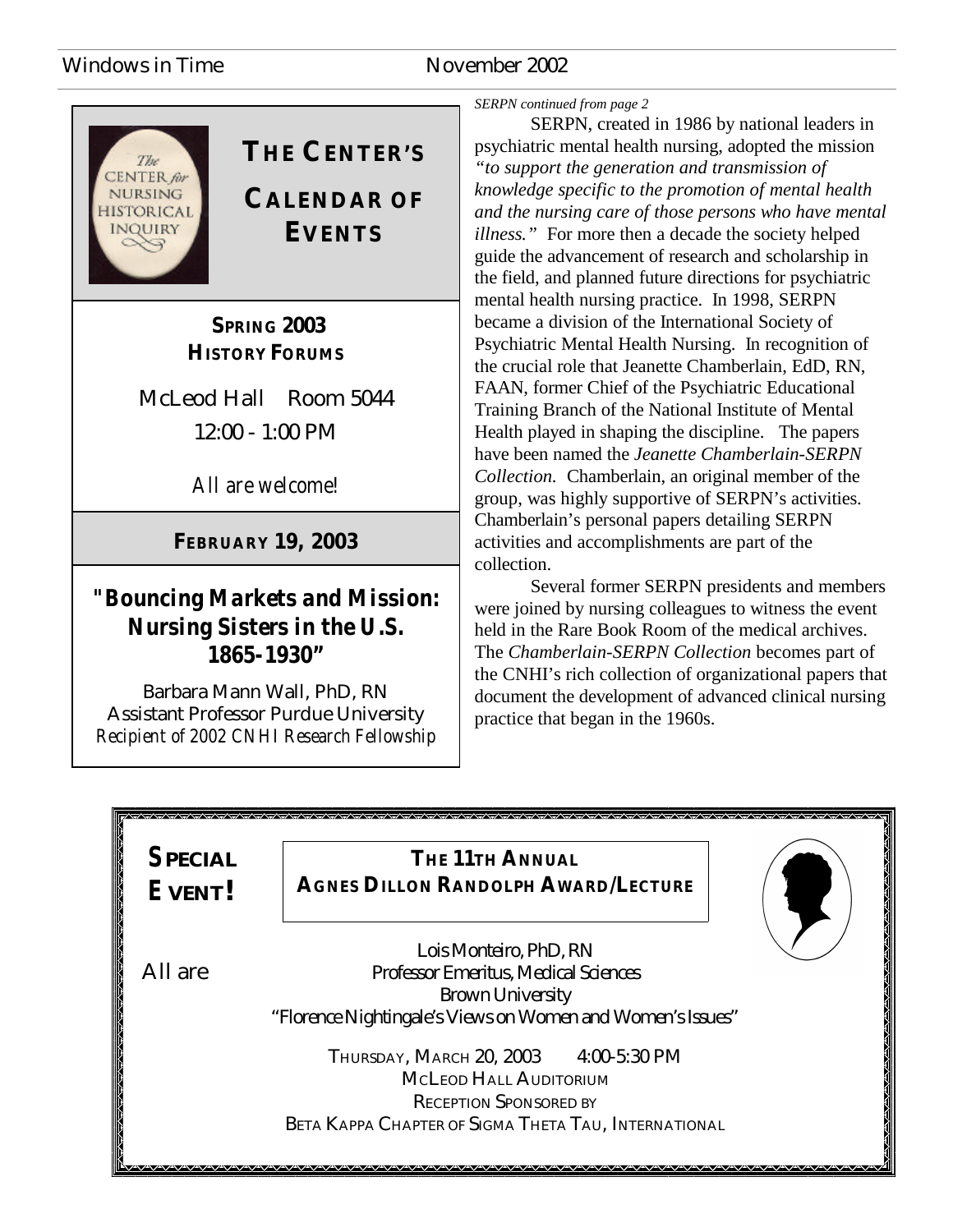# **CENTER ACTIVITIES AND AWARDS**

### **Center Active at AAHN**

The Center was well represented at the fall 2002 AAHN Conference in Salt Lake City, Utah. Three UVA doctoral students presented papers: Richard Westphal: *From Contracts to Commissions: Men in the U.S. Navy from 1898-1965*, Joy Buck: *Home Health Versus Home Hospice: Competition, Cooperation and Co-option*, and Victoria Menzies: *Patient Pain: A Signal, Symptom or Scientific Entity?* Dr. Barbara Brodie moderated a concurrent session devoted to papers on *Children and Nurses*.

### **UVA Nursing Students Receive History Award**

On October 19, 2002, during Family Weekend Convocation, five undergraduate students received the UVA Alumni Association History Award for their excellent group project: *Nursing in the Spanish American War, 1898*. The students, Lindsey Adkins, Laura Bland, Ashley Comerford, Mary Keegan and Jennifer Stuehler, completed the research project as first year students.

### **Brodie Retires**

Barbara Brodie will retire in December 2002, after more than thirty-two years of service to the University of Virginia School of Nursing. In lieu of personal gifts, former students and friends are invited to contribute to the Barbara Brodie Nursing History Fellowship fund, an endowment that supports established nurse historians engaged in new, pertinent research. Fellows will work with *The* Center *for* Nursing Historical Inquiry.

Send your tax-deductible donations to the *The* Center *for* Nursing Historical Inquiry, P.O. Box 800782, Charlottesville, VA 22908. Checks should be made payable to the CNHI, with the memo designation of "Brodie Nursing History Fellowship."

### **Recent Acquisitions**

The following items and documents were recently donated to the Center:

- 1920 Book, *40,000 Medical Words Pronounced and Defined*. Gift of Katie Schatz.
- c. 1920 syringe and needles. Gift of Donna Morse.
- Mid 20th century medicine bottles, photographs and 1997 African American nurse figurine. Gift of Arlene Keeling.
- 1945 Postcard Delivery. Gift of Joseph Schmidt.
- Misc. papers of St. Mary's School of Nursing. Gift of Bernice Mowery.
- 1975 *Standards of Cardiovascular Nursing Practice*, 1974 *Standards of Medical-Surgical Nursing Practice* publications. Gift of Sharon Williams Utz.
- 1989 ANA working papers. Gift of Carol J. Gleit.
- 1942 Book, *Lamps on the Prairie, A History of Nursing in Kansas*. Gift of Trudy Keltz.
- 2002 Book, *Nursing in Montana, The Recent Past*. Gift of Donna Coburn.

### **Keeling Receives National Library of Medicine Grant**

This past summer, Arlene Keeling received a \$150,00 three-year G13 publication grant from the National Library of Medicine (NIH) to investigate "*The History of Nursing and Prescriptive Authority in the United States, 1900-the Present.*" Little has been written on the subject, and what is available is embedded in legal cases and other primary documents in archives across the nation. Keeling will be gathering information from the Frontier Nursing Service Collection in Kentucky, the Lillian Wald Collection in New York City, the American Association of Nurse Anesthetists Archives in Chicago, Illinois, and the Florence Henderson Collection at the Mayo Foundation, in addition to using CNHI collections. Consultants on the project include: Drs. Karen Buhler-Wilkerson, Janet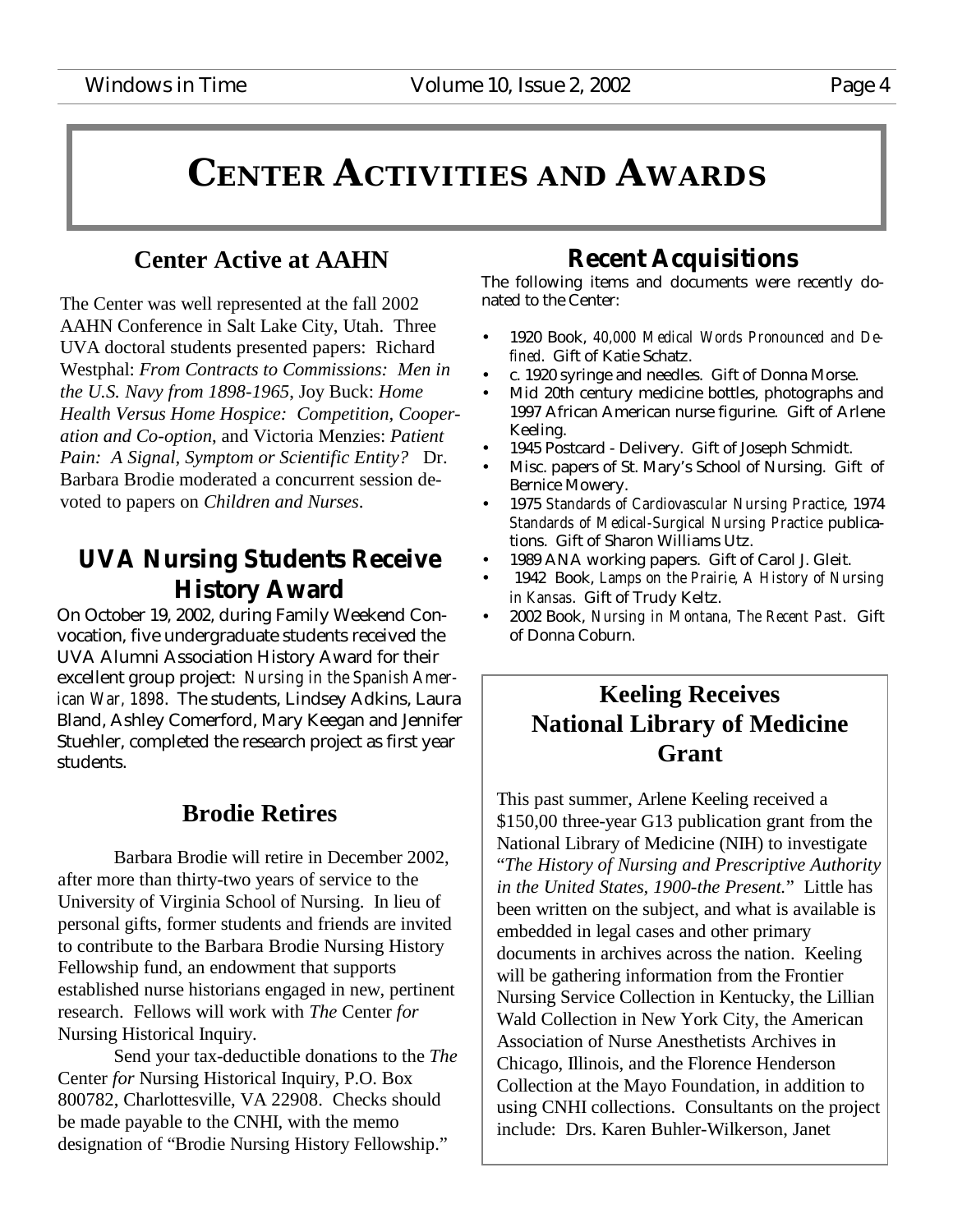### **"WHO SPEAKS FOR THE CHILDREN?": Nurses' Initial Involvement in the Care of the Abused Child** *by Natalie McClain, MSN, RN, CPNP (email: nmm3h@virginia.edu)*

### **Introduction**

Accounts of child abuse and maltreatment are frequently found in current newspapers, magazines and news reports. While it may seem that child abuse is a product of the  $20^{\text{th}}$ century, historians have concluded that maltreatment, neglect and abuse of children have existed throughout time $^{1}$ . It would be in the late 1800s however, when several factors, including society's growing awareness that children were potential national assets and the appearance of several well publicized cases of severely beaten children, that the subject was openly discussed. These factors led to fundamental changes in how children were treated in their families and society, and would mark the initiation of a social movement against child abuse and neglect.

### **Children, Parents and Society**

To understand society's views about child abuse, it is necessary to examine how, historically, parental rights and responsibilities influenced the perceived value of children, including how they should be treated and disciplined. In Colonial America, children, due to their ability to work and assist parents in the task of providing for the family, were valued as economic assets. $^{2}$  In the late 1800s, as large numbers of immigrants poured into the country, the economic value of children began to be questioned. Because of poor health and lack of employment, a number of poor immigrant parents were forced to abandon their children in hopes that city orphanages would care for them.<sup>3</sup> Faced with the rising costs of crowded orphanages, children of the poor, whether immigrants or native born, began to be perceived as economic liabilities to their indigent parents and society. When society had little financial investment in children, what their

parents did or did not do for them was a family matter and not of concern to others. Tied to this economic concept, the question of whether children possessed individual legal rights also began to be explored. When children lacked financial and social value outside their family, this question was never raised and parents were granted the power of knowing what was best for children.<sup>4</sup>

### **Parental Rights**

Historically, parental rights have been held in higher regard than a child's rights. For centuries the disciplinary methods imposed by parents on children were considered to be a private family matter and not the concern of society or the government. Exceptions to these beliefs were made in only the most extreme and severe cases, such as when a child was seriously maimed as the result of parental or caretakers' actions. In such cases, the state evoked the doctrine of *Parens patriae,* the belief that the state is the ultimate parent of every child, and used to remove the child from the custody of parents. In 'less severe' instances, parents might receive a warning from the police and instructions to use caution when disciplining their child. Although infrequently used, *Parens patriae* is cited as the first child protection law and the foundation for modern child protection laws.<sup>5</sup>

### **Public Sentiment Grows**

In the late 1800s citizens began to voice concern about parental maltreatment of children. One of the earliest examples of this concern appeared in an 1872 editorial in *The New York Times*. Expressing distress over the blatant abuse of children on the city's streets, a woman identified a beggar who had struck his children. "*Can you not prevent the cruelty used toward little children in our streets? Sufferers are powerless to help themselves as the dumb brutes, and yet with a far greater capacity*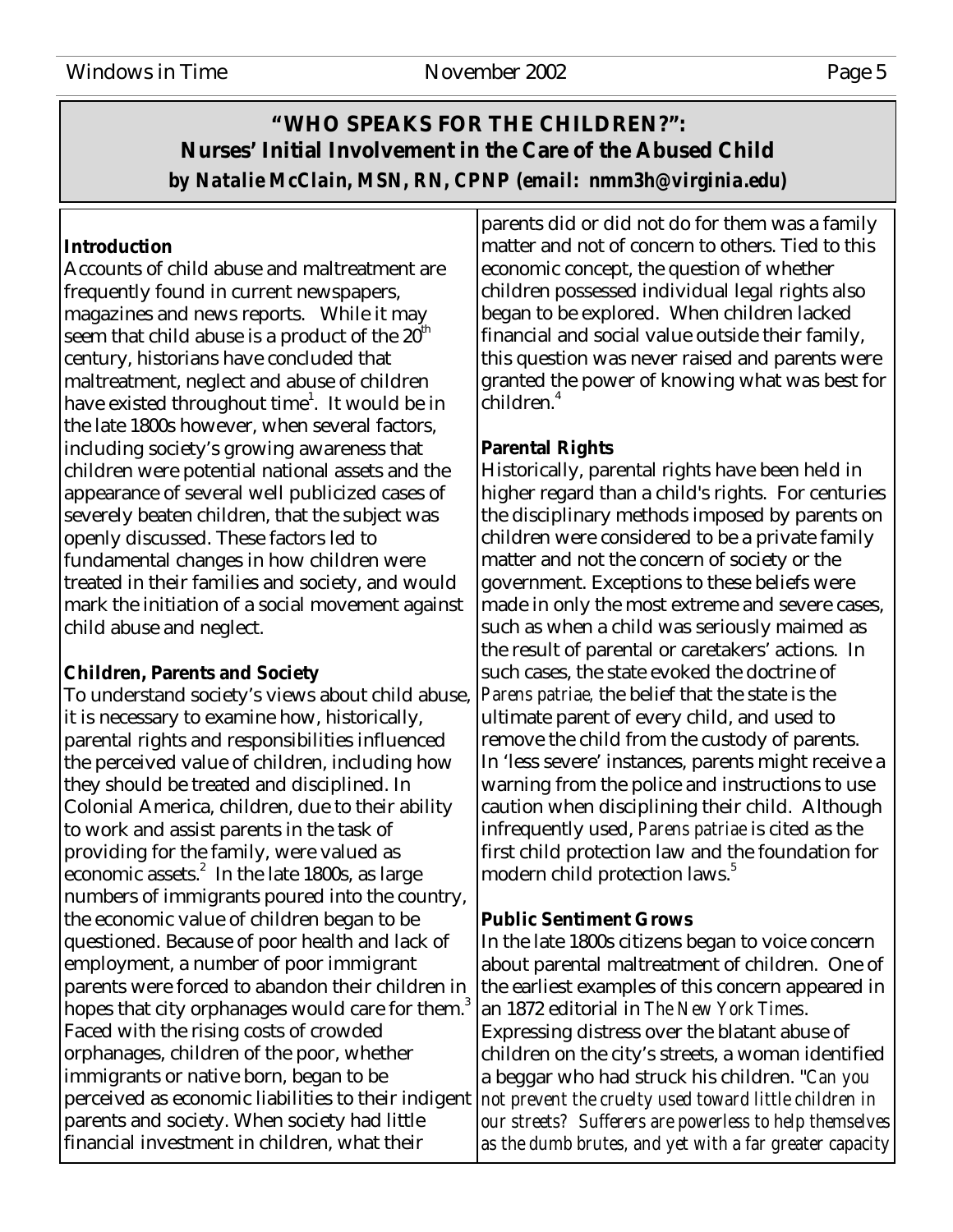*for suffering? … I have seen [him] strike [his two children]… for stirring. I complained of him to a policeman, but it was to no avail.*" 6 Reporting such behavior to the police was to 'no avail' because New York City, and many U.S. cities, lacked the necessary laws or social agencies to offer protection to abused children. Public sentiment against child abuse grew as more cases of maltreated children became public.

### **Saving Little Mary Ellen**

Historians of social reform movements have noted that society changes only in response to extreme human tragedy. In 1874, the case of Mary Ellen became "the social and cultural lightning rod" that so outraged the public that social and legal steps were taken that would save this one little girl, and would result in the founding of a child protection agency that has existed for more than 125 years.<sup>7</sup> Mary Ellen's plight came to the public's attention after a church volunteer social visitor visited the foster home where she lived. The visitor found the girl severely maltreated and tied to a bed. The visitor quickly contacted local government agencies but, lacking a legal basis for their involvement, none would intervene on the child's behalf. In desperation the visitor approached Henry Bergh, the president of the Society for the Prevention of Cruelty to Animals (SPCA).<sup>8</sup> Ironically, in New York City in 1874, laws did exist that protected animals from inhumane treatment but not children. Bergh utilized the animal protection laws to remove Mary Ellen from her foster mother's care. As a result of her case, a group of wealthy New York citizens formed the Society for the Prevention of Cruelty of Children (SPCC), the first child protection agency in the United States.<sup>9</sup>

### **The First Child Protection Agency**

The SPCC, founded in 1875, was chartered with a clear mission to enforce the laws for the protection of children from cruelty. How to accomplish this mission was the challenge faced by the SPCC for many years. <sup>10</sup> However, by

1922, with the enactment of some child protection laws, significant changes were taking place in society.

**From a Social Problem to a Medical Syndrome** Despite society's growing awareness of the plight of abused and neglected of children, there is a clear absence of any overt involvement of physicians and nurses during this period. What accounts for the lack of information about the subject in the medical and nursing literature? Why weren't physicians and nurses visibly involved in the social and legal movement to prevent and deal with maltreated and abused children? Surely these children were seen and treated in medical clinics, schools, hospitals, physician offices, and on the home visits done by doctors and nurses. One might speculate that the answer to these questions was that, although the existence of parentally abused children was known and frowned upon, health professionals didn't consider the problem in the jurisdiction of medicine. To understand the events that led to the transformation of this social problem into a medical syndrome one must examine the influence of newly created medical technology on the practice of medicine.

### **Radiological Evidence**

With the advent of x-ray technology in the late 1800s, physicians possessed a new way of examining patients and medical problems. Physicians could, with the use of x-ray, now examine portions of the patient's external body in addition to listening to their heart and pulse rate. Aided with new information on the body, a new perspective on human illnesses and diseases developed.

As the use of X-ray technology, with its ability to diagnose diseases gained popularity among physicians, x-ray departments appeared in American hospitals. <sup>11</sup> As early as 1888, Dr. S. West, a radiologist, published an article on a new bone disorder visible on x-ray. The disorder consisted of a strange swelling of the bones of children in one family.<sup>12</sup> West considered the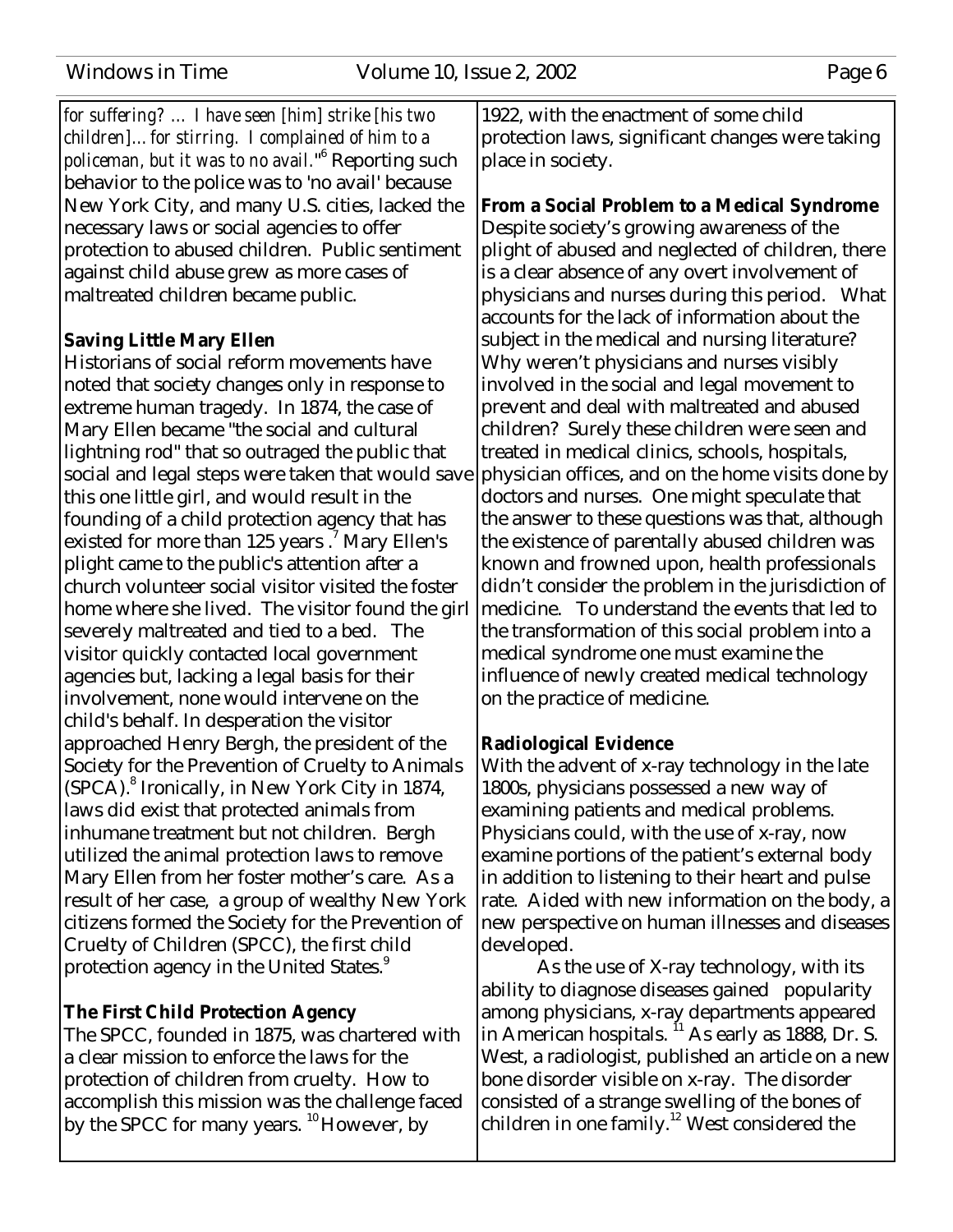### Windows in Time November 2002 Page 7

disorder as a probable manifestation of rickets, a disease often diagnosed in children.<sup>13</sup> In 1939, Dr. J. Caffey described a child with multiple bone abnormalities on x-ray exam but no medical disease could be identified.<sup>14</sup> Six years later, Caffey with Dr. A. Silverman, believed they had identified a new pediatric medical condition.<sup>15</sup> Children with this condition appeared at the hospital quite ill, with black and blue spots on their bodies, and abnormalities on their x-rays. Their physical problems would improve while in the hospital but would return and/or worsen after they returned to their homes.

It wasn't until 1953 when Dr. Fredric Silverman made the association between the abnormalities found on x-rays of children's skeletal system with that of skeletal trauma.<sup>16</sup> Despite the importance of Silverman's conclusion, it would be a 1955 journal article by two radiologist, Drs. Paul Wooley, Jr. and William Evans, that would definitely link some infant's abnormal radiological findings with intentional inflicted trauma.<sup>17</sup> From a study of infants' abnormal x-ray findings, plus the improbable explanations from parents as to the cause of their infants' injuries, Wooley and Evans concluded that the skeletal trauma found was intentionally inflicted, probably by their parents or caretakers. News of the study's conclusions quickly spread to the medical community, government agencies, and the public.

 Next in the story of the involvement of medical personnel in the phenomenon of child abuse was the contributions of University of Colorado School of Medicine pediatrician C. Henry Kempe. Concerned about the severity of child abuse in Denver, he, in 1958, joined forces with social workers Elizabeth Boardman and Betty Elmore to form the country's first child abuse protection team. <sup>18</sup> The team's purpose was to protect children from further abuse and neglect by improving medical detection and aiding in the investigation process.

Kempe, when President of the American Academy of Pediatrics, offered the first

symposium on child abuse in 1961. During the symposium he coined the term "battered child syndrome" to define the medical condition of child abuse. $19$  The symposium, well received by medical professionals, stimulated funded research studies and the creation of child protection teams across the country. These



*Maltreated infant*

activities, plus Kempe's insightful article, "*The Battered Child Syndrome"*, would assure that child abuse, including its prevention and treatment, was now firmly in the realm of medicine.  $^{20}$ Once the condition was medicalized, the roles of physicians, nurses and social workers began to be developed.

### **NURSES' INVOLVEMENT**

The position of nurses in medical facilities and services assured them of a vital role in society's new mandate for the prevention and care of battered children. Exactly what this role would entail only slowly evolved as nurses became more active in dealing with battered children and their families. The first nursing symposia on battered children, held in 1961, focused primarily on nurses' responsibilities in the medical care of hospitalized children and their need to understand the legal dimensions of the problem. <sup>21</sup> Soon, nursing articles and symposia began to mirror the expanding involvement of nurses in the detection of abusive families, the provision of medical care to battered children, and in programs initiated to prevent child abuse and advocate for parents and children.

In 1968, after mandatory reporting laws were adopted by all states, nurses were added to the list of professionals required to report suspected abuse and neglect to authorities. This action helped children and protected nurses from possible legal backlash from angry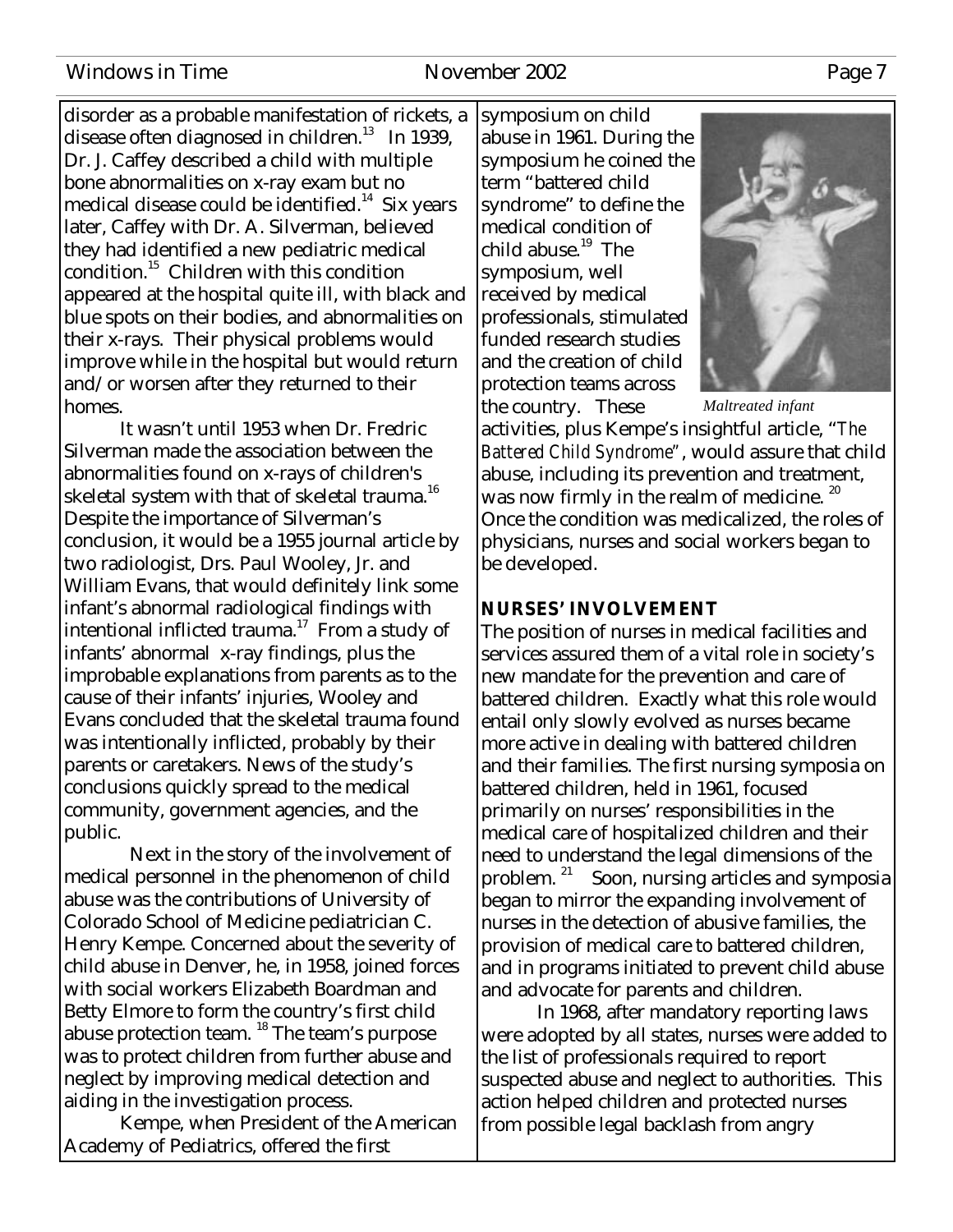| <b>Windows in Time</b> |  |  |
|------------------------|--|--|
|                        |  |  |

Volume 10, Issue 2, 2002 Page 8

| parents. <sup>22</sup>                                | 1, 856-857.                                          |
|-------------------------------------------------------|------------------------------------------------------|
| With the passage by Congress of the Child             | 13. Ricketts is a vitamin D deficiency that results  |
| Abuse, Prevention and Treatment Act and the           | in bone abnormalities.                               |
| establishment of the National Center on Child         | 14. John Caffey, " Infantile Cortical                |
| Abuse and Neglect in 1973, the protection of          | Hypersostoses," Journal of Pediatrics, 1946, 29,     |
| children from abuse became a national priority.       | 541-542.                                             |
| Today, nurses, singularly and in teams, serve as      | 15. John Caffey and William A. Silverman,            |
| care givers, investigators, surrogate mothers,        | "Infantile Cortical Hyperostoses: Preliminary        |
| child victim advocates and researchers. Nurses'       |                                                      |
|                                                       | Report on a New Syndrome," The American              |
| unique relationships to patients and their            | Journal of Roetgenology and Radium Therapy, 1945,    |
| families, especially during crises, enable them to    | $54(1), 1-17.$                                       |
| provide compassionate care to victims of child        | 16. Frederic N. Silverman, "The Roentgen             |
| abuse. As one nurse so aptly stated when asked        | Manifestations of Unrecognized Skeletal Trauma       |
| why she became involved in the child protection       | in Infants," The American Journal of Roetgenology,   |
| team: "I will spend my nursing career caring for      | Radium Therapy and Nuclear Medicine, 1953,           |
| children, hoping to make up in some small way for the | 69(13), 180-184.                                     |
| brutality which exists in the world and brings        | 17. P.V. Wooley, Jr. and W.A. Evans, Jr.,            |
| [abused] children to the hospital." <sup>23</sup>     | "Significance of Skeletal Lesions in Infants         |
|                                                       | Resembling Those of Traumatic Origins," The          |
| <b>References</b>                                     | Journal of the American Medical Associations, 1955,  |
| 1. David Bakan, Slaughter of the Innocents (San       | 158, 539-543.                                        |
| Francisco, CA: Jossey-Bass Inc., 1971), 25-56.        | 18. C. Henry Kempe, et al, The Battered Child, 2nd   |
| 2. Joseph M. Hawes, The Children's Right              | edition (University of Chicago Press), 1974, 18.     |
| Movement: A History of Advocacy and Protection        | 19. Ibid                                             |
| (Boston, MA: Twayne Publishers, 1991), 12-13.         | 20. C. Henry Kempe, et al, "The Battered-Child       |
| 3. LeRoy Ashby, Endangered Children:                  | Syndrome," The Journal of the American Medical       |
| Dependency, Neglect, and Abuse in American            | Association, 1962, 181, 17-24.                       |
| History (New York, NY: Twayne Publishers,             | 21. Mildred Johnson, "Symposium: The Nursing         |
| $1997, 6-7.$                                          | Responsibilities in the Care of the Battered         |
| 4. Hawes, 1.                                          |                                                      |
| $5.$ Ibid.                                            | Child," Clinical Proceedings of Children's Hospital- |
|                                                       | District of Columbia, 1968, 24, 352-353.             |
| 6. The New York Times. 1872. Editorial, 27, June.     | 22. Hawes, 20.                                       |
| 7. Eric A. Shelman & Stephen Lazoritz, Out Of         | 23. Barbara Tessier, "My Unforgettable Nursing       |
| The Darkness: The Story of Mary Ellen                 | Experience- a Child Abused," Journal of Practical    |
| Wilson, (Dolphin Moon Publishing; 1991).              | Nursing, 1966, 16(3), 18.                            |
| 8. Hawes, 13.                                         |                                                      |
| 9. Bakan, 10.                                         |                                                      |
| 10. The New York Times. 1875. 2, June.                |                                                      |
| 11. Joel D. Howell, Technology in the Hospital:       |                                                      |
| Transforming Patient Care in the Early Twentieth      |                                                      |
| Century (Baltimore, MD: The Johns Hopkins             |                                                      |
| University Press, 1995)                               |                                                      |
|                                                       |                                                      |
| 12. S. West, "Acute Periosteal Swelling in Several    |                                                      |
| Young Infants of the Same Family, Probably            |                                                      |
| Rickety in Nature," British Medical Journal, 1888,    |                                                      |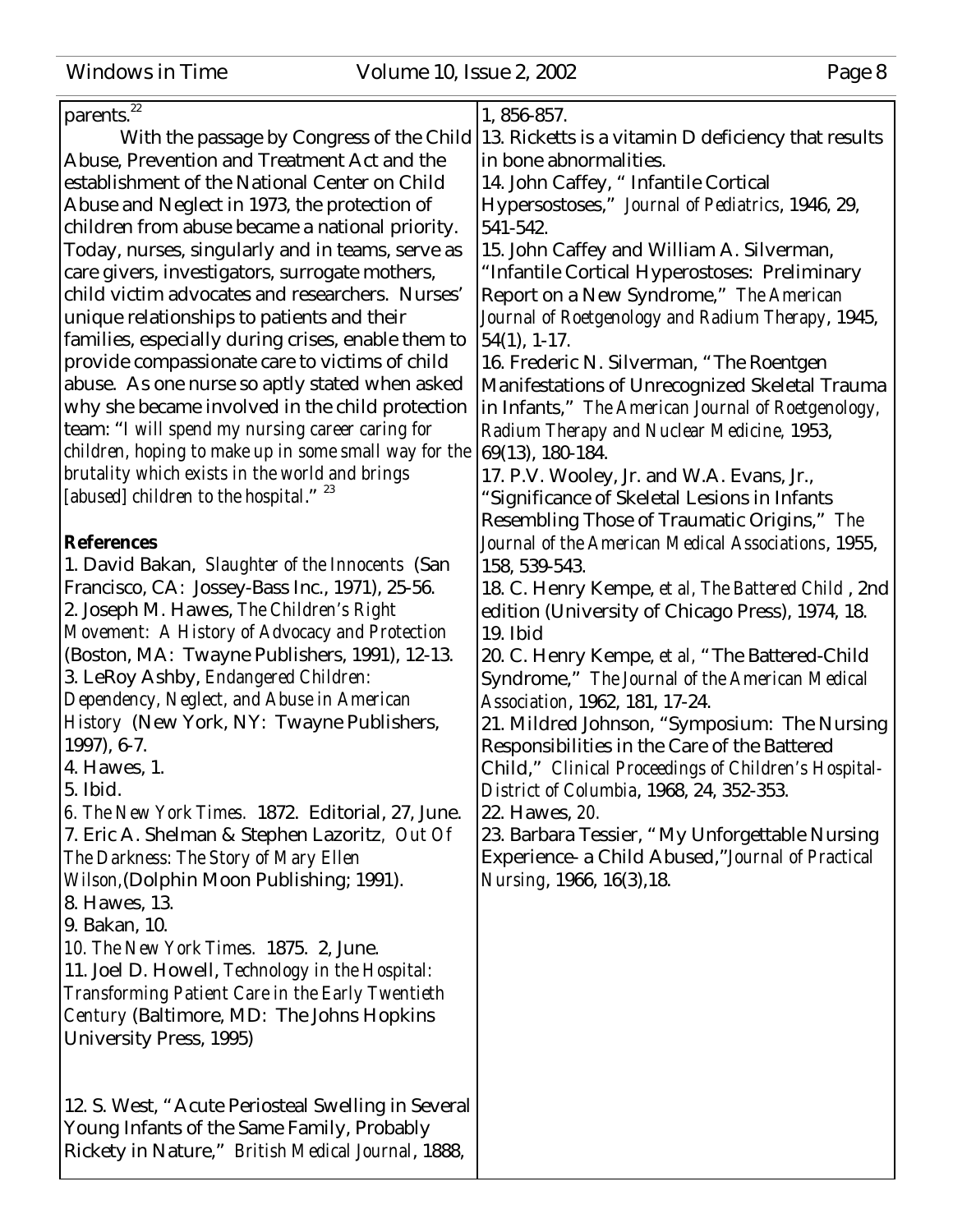### Windows in Time November, 2002



## **Call for Abstracts**

The American Association for the History of Nursing

University of Wisconsin-Milwaukee in conjunction with the Canadian Association for the History of Nursing will co-sponsor the Association's twentieth annual conference to be held in Milwaukee. The conference provides a forum for sharing historical research in nursing through individual papers and poster presentations, as well as through panel presentations that address issues in historical research or other cogent topics about the history of nursing.

Guidelines for submission: please submit six copies of your abstract. One copy must state complete title, author(s), address, institutional affiliation, phone number/e-mail address/fax number, and indicate Call for

whether it is for paper, poster or panel presentation. If more than one author is listed, indicate which one is the contact person. Five copies should state title, but no further identifying data. Abstracts will be selected on the basis of merit through blind review.

Abstracts must include: Purpose of study, rationale and significance, description of methodology, identification of major primary and secondary sources, findings and conclusions. Each section of the abstract should be clearly identified.

Abstract preparation: Margins must be one and one-half inches on left, and one inch on right, top and bottom. Center the title in upper case, and singlespace the body using 12 point Times (New Roman) font. Use only one side of one 8.5" x 11" paper. Enclose a stamped, self-addressed envelope with the abstract. (Non-U.S. submissions may omit the postage requirement.) Abstracts that do not conform to the guidelines will be returned. It is suggested that abstracts be sent early so if they must be returned to the author to conform to the guideline there will be adequate time to revise and resubmit before the deadline. Accepted abstracts will be reproduced for conference participants.

Submission date: **Abstracts must arrive on or before January 12, 2003.**

### **Mail to:**

**Dr. Eleanor C. Bjoring, Chair AAHN Abstract Review Committee 7400 Crestway Drive #516 San Antonio, TX 78239-3090 Jeanette Chamberlain with the SERPN Collection** 

### *American Association for the History of Medicine Conference*

The AAHM annual meeting will be held May 1-4, 2003 in Boston, Massachusetts. The Association invites submissions related to any area of medical history for its 76th Annual Meeting. Topics include the history of health and healing; medical ideas, practices, and institutions; and illness, disease, and public health, for any area or region of the world. In addition to single-paper proposals, the program committee encourages proposals for sessions and luncheon workshops; individual papers for those sessions will be judged on their own merits. For more information visit the Web site at www.histmed.org.

### Southern Association for the History of Science and Medicine

The 5th Annual SHASM Conference will be held at Duke University, Durham, North Carolina February 21-22, 2003. For more information contact Michael Flannery, University of Alabama, Birmingham at 901-725-1083 or visit the Web site at: www.uab.edu/historical/sahsm.htm.

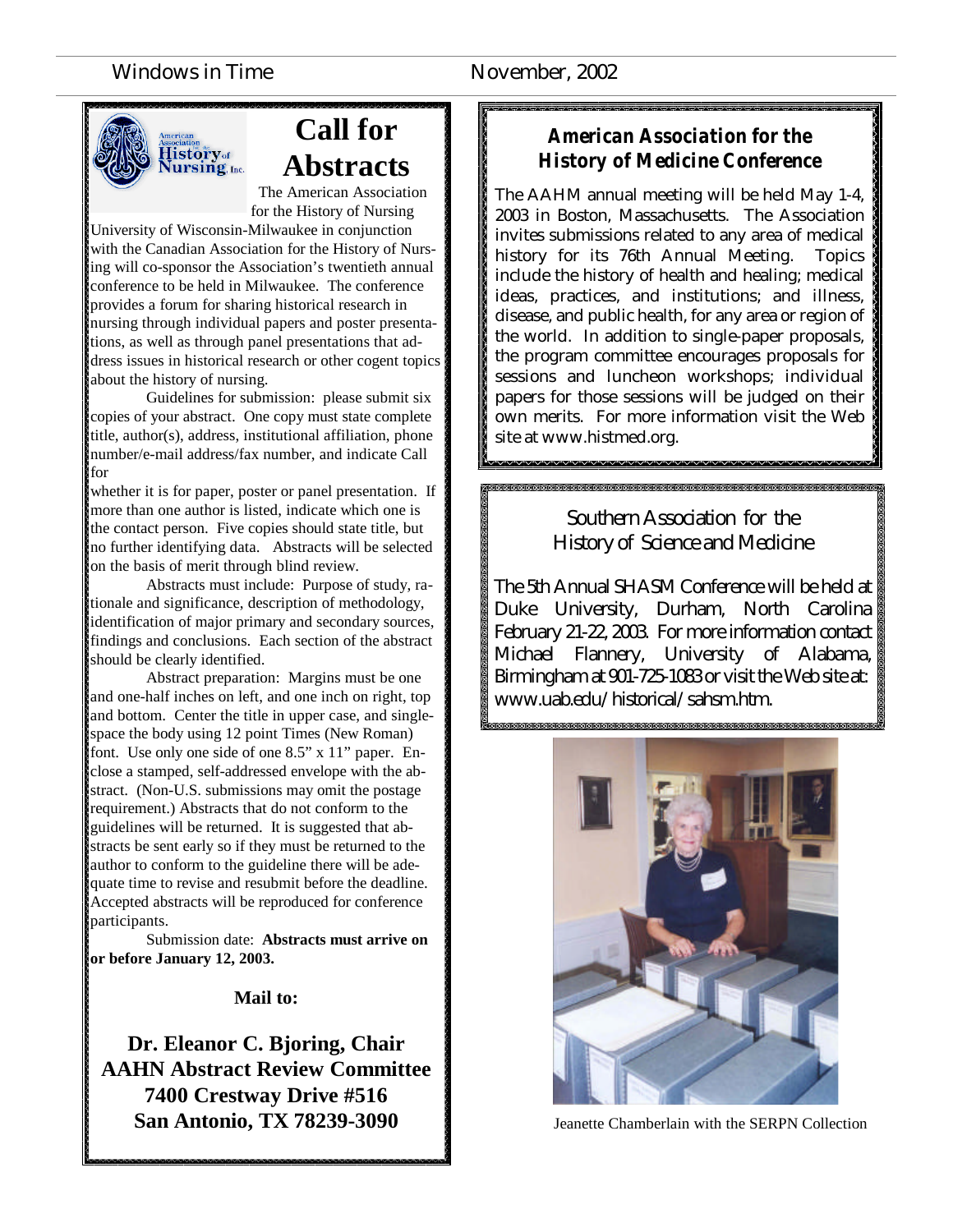### *Snippets from the Past*

THE TEN COMMANDMENTS *of* NURSES

- I. Thou shalt not keep late hours, for I verily I say unto you, you will knock on the front door in vain.
- II. Thou shalt not guess, for verily I say unto you, it is better to know.
- III. Be not envious of staff nurses and senior students for verily I say unto you, your time will come.
- IV. Thou shalt avoid all manner of red nail polish, for verily I say unto you, it is the mark of laity.
- V. Thou shalt not plan hours in advance, for verily I say unto you, the hours will change.
- VI. Be wary of shoulder length hair do's, for verily I say unto you, you must wear a hair net.
- VII. Thou shalt not wear jewelry on duty, for verily I say unto you, the microbes will flourish.
- VIII. Thou shalt be patient, for verily I say unto you, it is a virtue.
- IX. Thou shalt not slide through on a 75, for verily I say unto you, State Boards are very tough, and you will be in at nine every night for weeks.
- X. The way is long and the pitfalls many, therefore accustom yourself to hospital routine, for verily I say unto you, the end justifies the effort.

*From the office of the Superintendent of Nursing, South Side Hospital Pittsburgh, Pennsylvania The Torch, 1946, Southside Hospital School of Nursing Yearbook, p. 54.*

### \*\*\*\*\*\*\*\*\*\*\*\*\*\*\*\*\*\*\*\*\*\*\*\*\*\*\*\*\*\*\*\*\*\*\*\* **SPECIAL NOTE OF GRATITUDE TO MARJORIE GLASER**

The CNHI directors wish to thank nurse and artist, Marjorie Glaser Bindner, for granting permission to use her evocative painting, "The Human Touch" on the cover of the Center's new information brochure. Known by her professional name, Marjorie Glaser, she began her career as a graduate of St. Anthony's Hospital School of Nursing in Louisville, Kentucky. Bindner, now retired, had a highly productive professional career and during all it she pursed her love of painting. "*The Human Touch*", an original oil

painting, was first exhibited in 1978 at the Kentucky Nurses Convention. Responding to requests for prints of the painting, a limited edition was created. Ms. Glaser has designated the Kentucky Nurses Association as the primary distributor of the print. *Print on page 11*



### *CSHN History of Nursing Research Award*

The *Center for the Study of the History of Nursing* at the University of Pennsylvania offers two \$2,500 fellowships for residential study using the Center's collections. The Alice Fisher Society Scholarship is awarded for evidence of, interest in, and aptitude for historical research related to nursing. The scholarships are open to those with master's and doctoral level preparation. The Lillian Sholits Brunner Fellowship award is based on evidence of preparation and/or productivity in historical research related to nursing. Although doctorally prepared candidates are preferred, the fellowships are open to those with pre-doctoral preparation. Applications for the 2003 Fisher and Brunner are due by December 31, 2002, and the winners will be announced on March 1, 2003. For information on how to apply, visit the CSHN Web site at **http:// www.nursing.upenn.edu/history/research. htm.**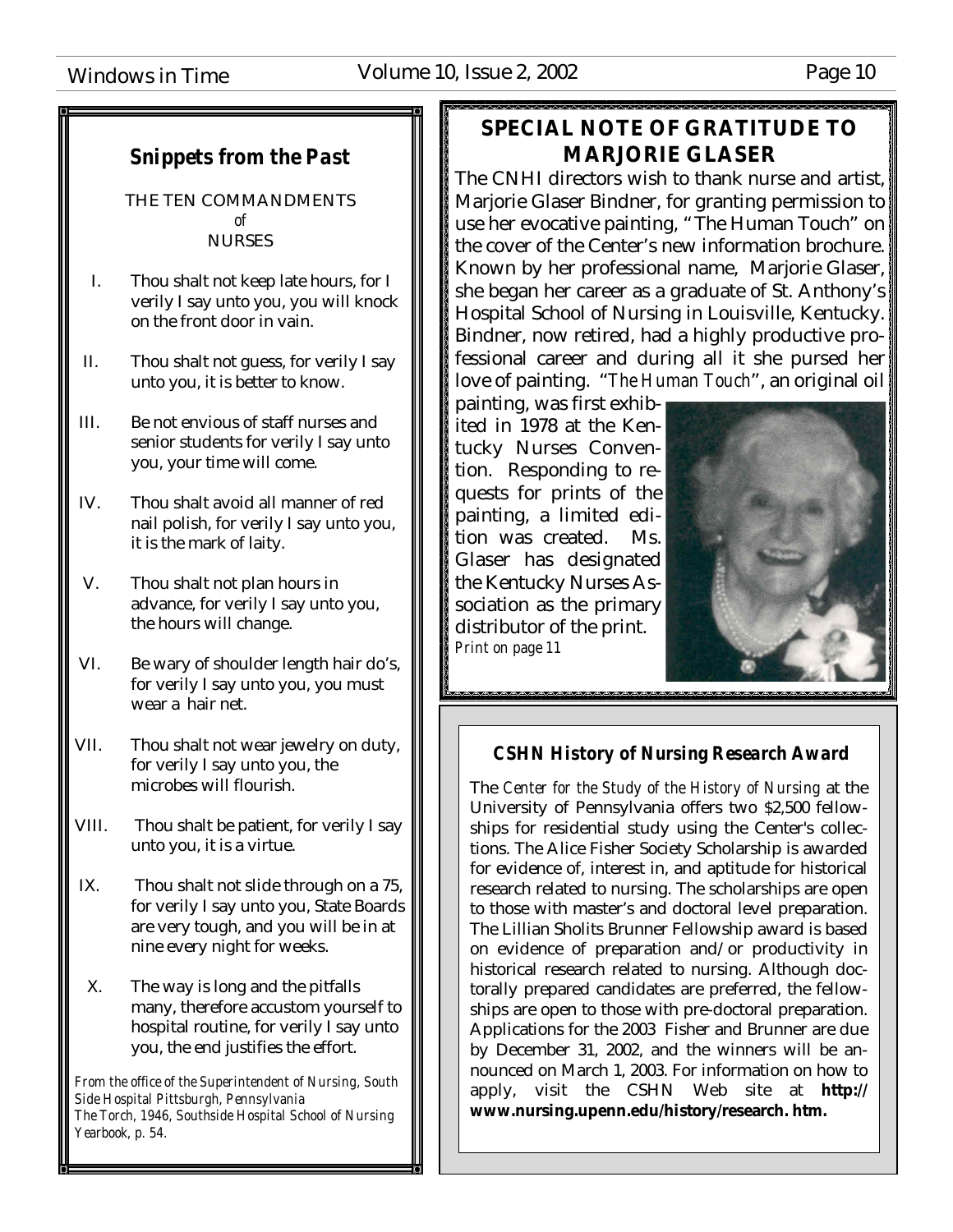# **CENTER CONTRIBUTORS**

April 2002-October 2002

### **Randolph Society**

American Association for the History of Nursing Marjorie Glaser Bindner Becky Bowers Barbara Brodie Jacqueline & Irving Brownfield Dudley and Sue Bryant Ruth Reed Chitwood Barbara Dunn Janet Fickeissen Arlene Keeling John Kirchgessner Joan E. Lynaugh Piedmont Council of Nurse Practitioners Anne Sternheimer Alma & Arthur Woolley

### **Pember Society**

Lawrence Burwell Sylvia Rinker Rhonda Keen-Payne

### **Beazley Society**

Eleanor Bjoring Doris Browne Joy Buck Rita Chow Patricia Cloonan Carol Helmstader Eleanor Herrmann Lynn Houweling Virginia Leake Yu-Shen Lin Robert Burger & Burden Lundgren Ruth Manchester Donna Gentile O'Donnell Josephine Runnion Grayce Sills

Janet St. Clair Ellen Stout Anna Lee Sutphin Patrick & Sue Taylor Mary Jane Trautman Elizabeth Trought

### **Center Supporter**

Assn. of State and Territorial Directors of Nursing Eliza Wray Barry Billye Jean Brown Mary Ann Bradford Burnam Julie Fairman Michael & Veerle Foreman Cynthia Gaines Barbara Graham Kathleen A. Koon Lois Lagerman Gayle Lorenzi Laura Markman Frances Marshall Purcell Margarete Sandelowski Maude Smith Barbara Wall

### **Friends of the Center**

Nettie Birnbach Sandra Kress Davis Linda Devine Judith Erlen Mildred Fitzgerald Josephine Garrett Gladys Harris Ann McKennis John Parascandola Nancy Rockers Deborah Sampson Mary Sarnecky Mary Tarbox Mary Ann Turjanica

THE CENTER *for* NURSING HISTORICAL INQUIRY



*The Human Touch* by Marjorie Glaser Bindner

The Center thanks all of our generous supporters!